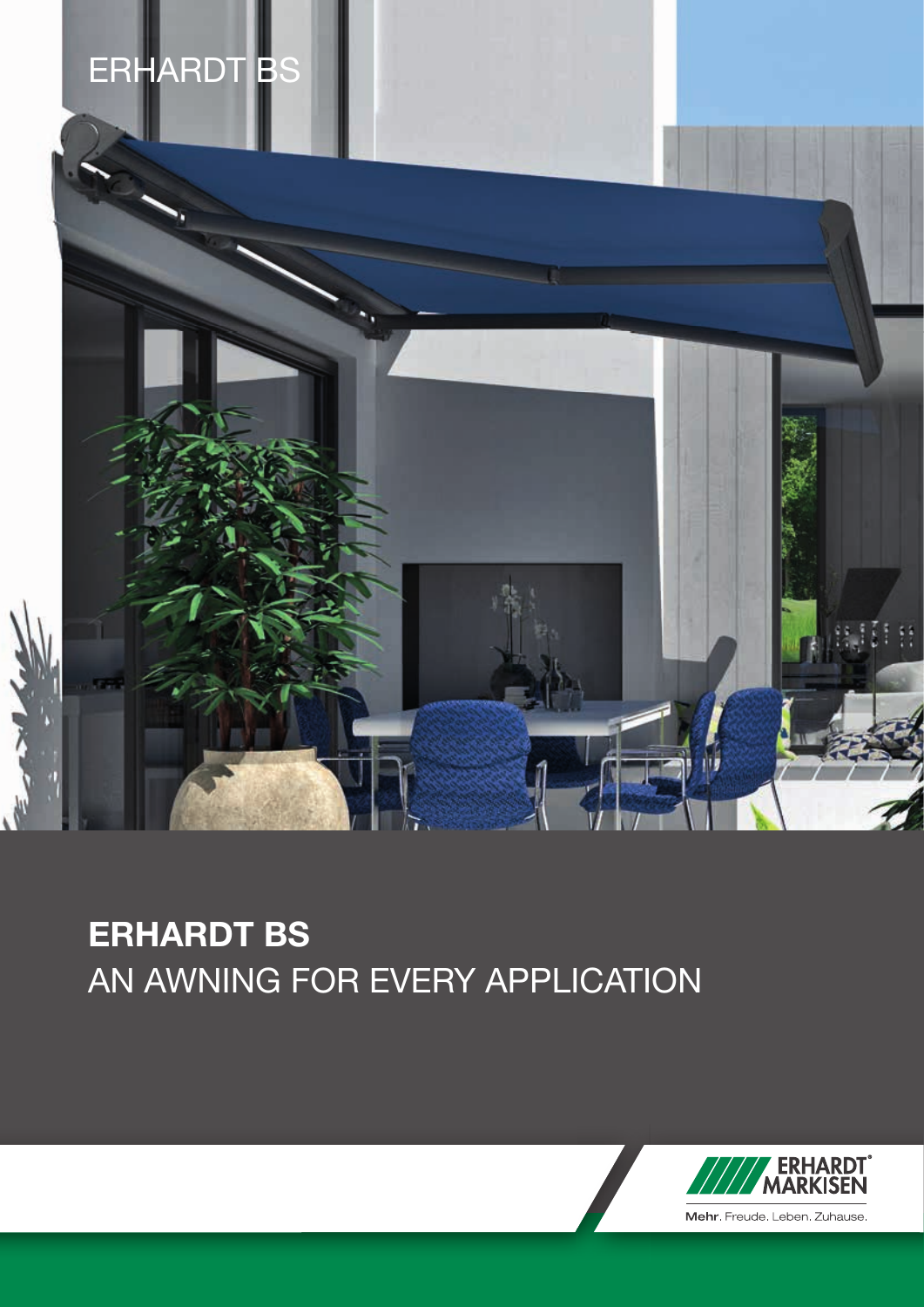

## ERHARDT BS THE AWNING OF YOUR DREAMS

The ERHARDT BS is the ideal solution for every requirement, whether protected under a balcony or overhanging roof, free-hanging and exposed to everything the weather can throw at it, or with two levels of shade thanks to a Vario-Valance. The ERHARDT BS can be used as an open folding-arm awning in a protected area, in the open thanks to its additional rain cover, and/or as a completely enclosed system that provides full protection for the fabric and the mechanism. For optimum vertical protection from the sun and to give you the privacy you want, the ERHARDT BS »Deluxe« can be equipped with a Vario-Valance, which can be operated conveniently in the same way as the main awning via the wireless hand transmitter. The awning is equipped with a valance as standard, and a designer drop profile is also available.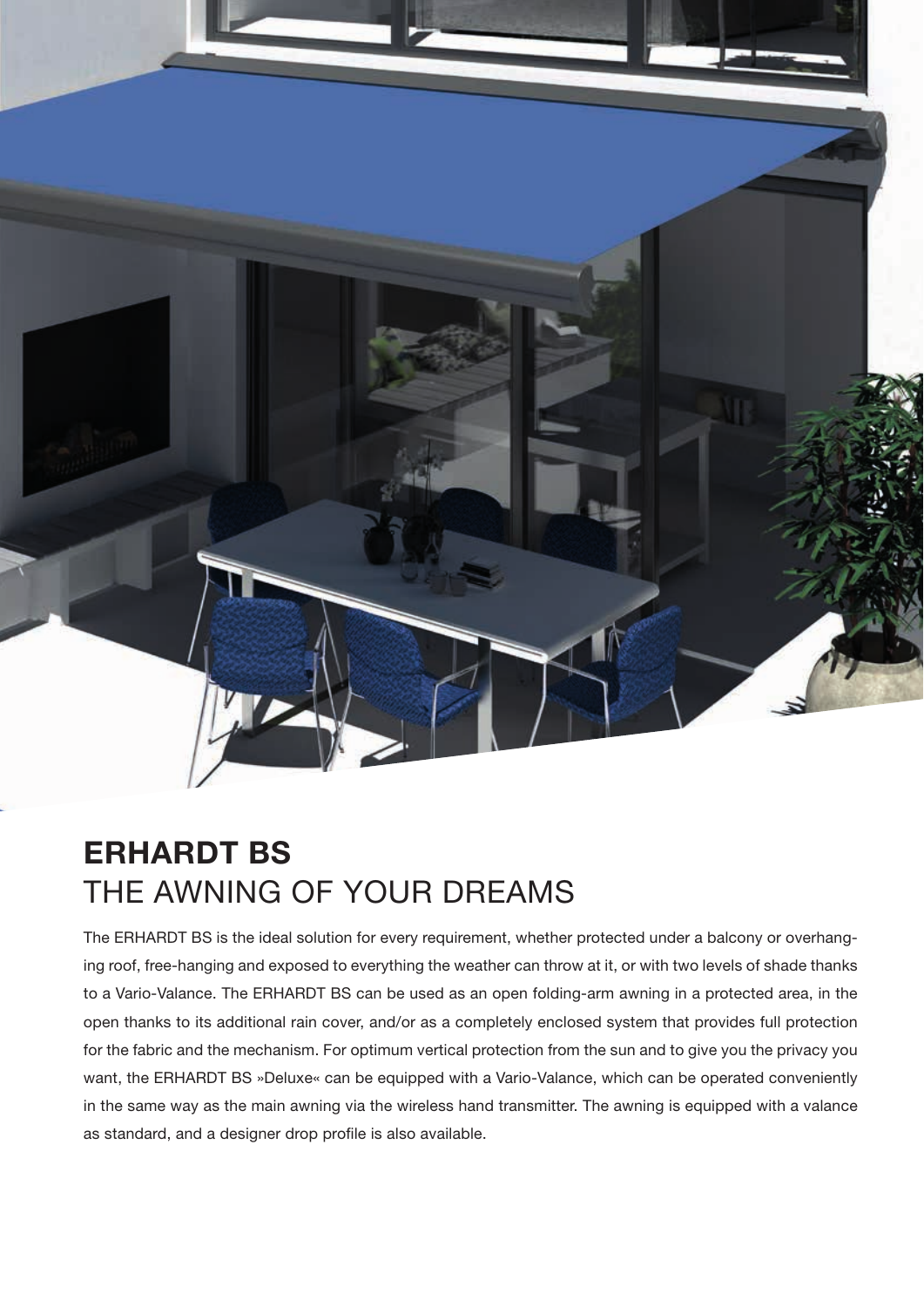## ERHARDT BS SYSTEM ONE PRODUCT – MANY OPTIONS



#### Design

The sophistication of the ERHARDT BS lies in its simplicity and the modular concept – the level of protection and the design can be adapted depending on the requirements.



#### High-quality folding arms

The folding arms, made from extruded aluminium, ensure optimum fabric tension and are equipped with a maintenance-free stainless steel flyer chain as standard.



#### Vario-Valance for more protection

An optional Vario-Valance, which is operated independently of the main awning and can be extended by up to 160 cm, provides protection from low sun and prying eyes.

#### Assembly options

Every ERHARDT BS is available with wall bracket, ceiling mounting and rafter mounting options to provide a customised solution to meet the demands of every situation.





#### ERHARDT BS-D – with rain cover

The open folding-arm awning with rain cover offering basic protection for the rolled up fabric and mechanism from weather and dirt. The sleek drop profile with a valance provides a great deal of creative freedom, and the »Deluxe« version comes with an elegant designer drop profile.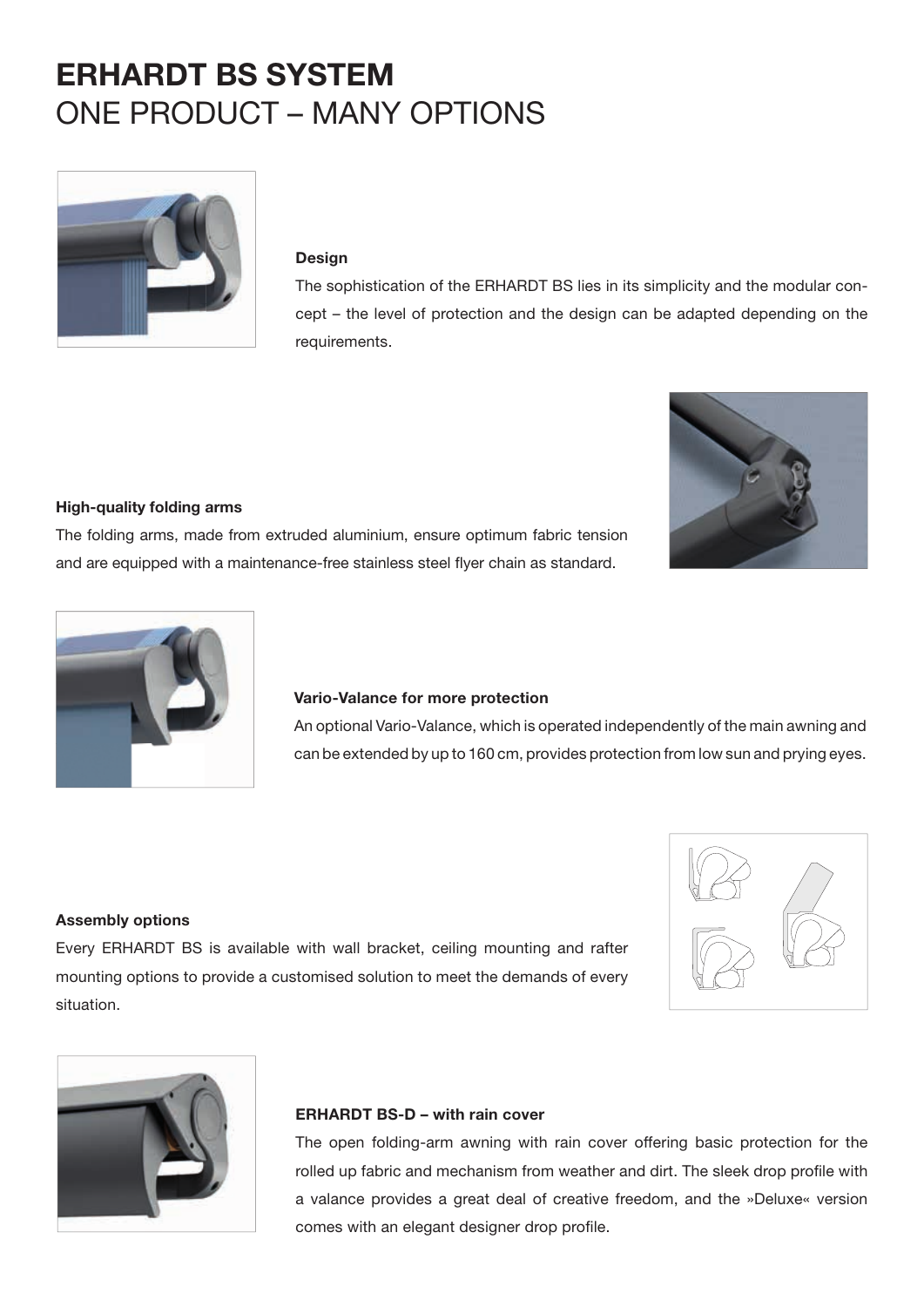

#### ERHARDT BS-H – with rain cover and protective profile

The ERHARDT BS-H offers complete protection for the rolled up awning fabric and the entire mechanism. With this option, only the folding arms remain visible from below when closed.



### CE Made in Germany

All ERHARDT Markisenbau products are made in Burtenbach, Bavaria. All-round service and continuous production control guarantee high quality.

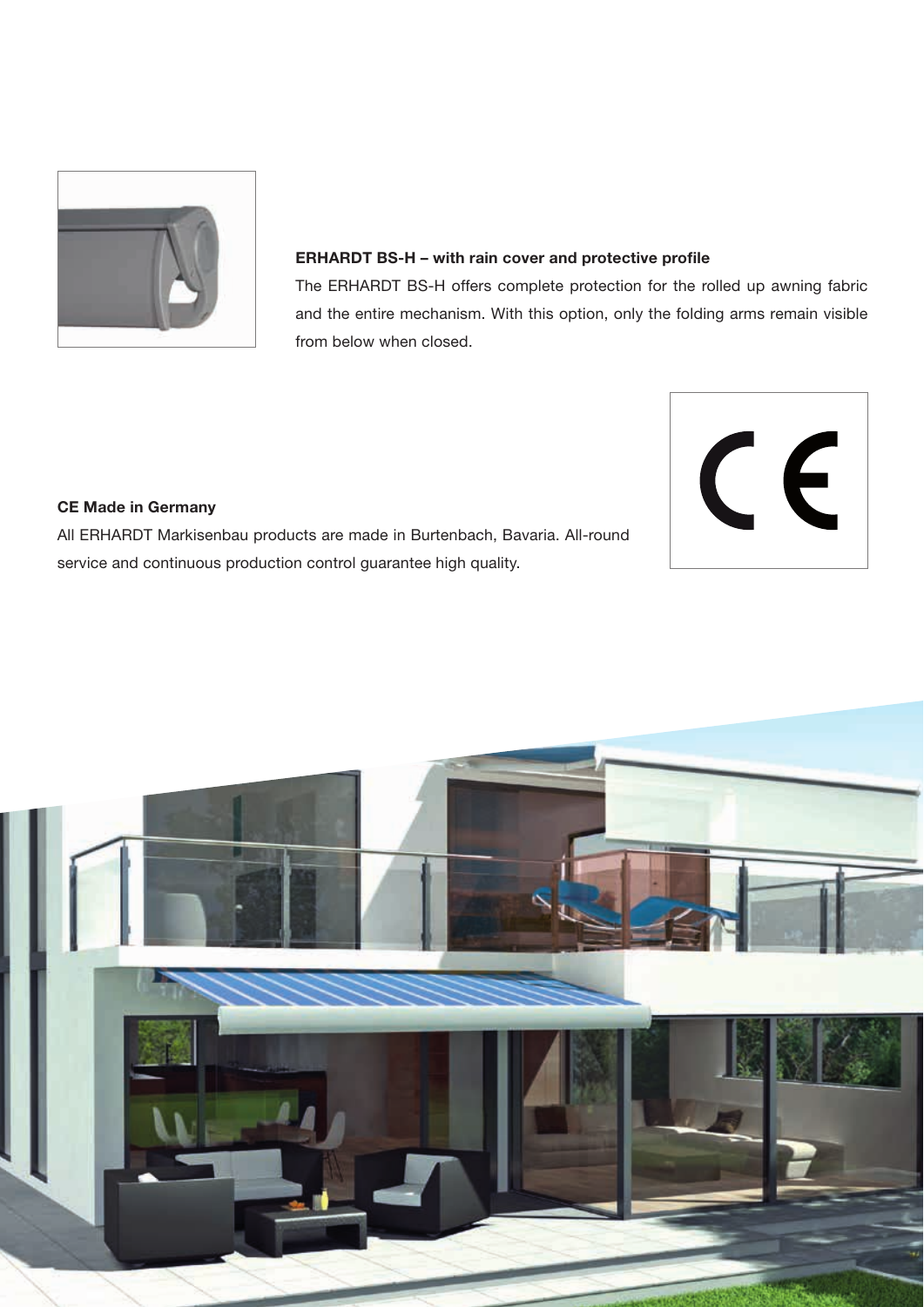

ERHARDT BS is an open folding-arm awning. The fabric valance shields the folding arms from view.

#### ERHARDT BS ERHARDT BS-D ERHARDT BS-H



ERHARDT BS-D is the same basic model as the BS, but with an additional rain cover to protect the fabric from above. The BS-D is equipped with a high-quality tilting arm bearing to ensure precision closing.



ERHARDT BS-H has a rain cover and an additional lower shell to protect the entire fabric and the mechanism. The BS-H is equipped with a high-quality tilting arm bearing to ensure precision closing.



ERHARDT BS »Deluxe« is equipped with a designer profile instead of the fabric valance.



ERHARDT BS with Vario-Valance, which can be extended in height up to a length of 160 cm. The Vario-Valance is made entirely from Soltis fabric.



ERHARDT BS »Deluxe« This integrates the Vario-Valance into the designer drop profile.





ERHARDT BS-D »Deluxe« ERHARDT BS-H »Deluxe«



ERHARDT BS-H with Vario-Valance



ERHARDT BS-H »Deluxe« with Vario-Valance



ERHARDT BS-D with Vario-Valance.



»Deluxe« with Vario-Valance